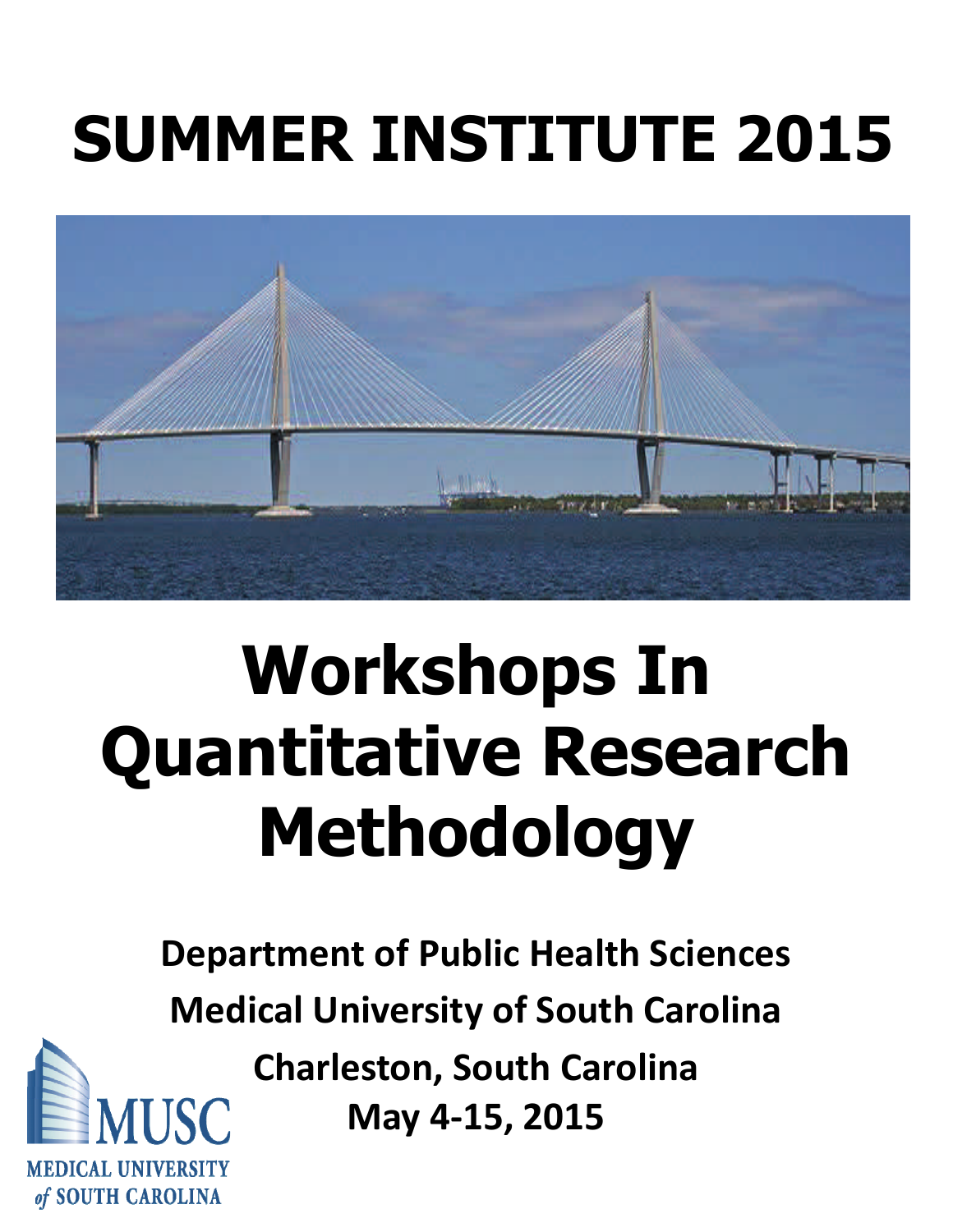

The 2015 Summer Institute in the Department of Public Health Sciences in the College of Medicine at the Medical University of South Carolina (MUSC) offers 4 two-day workshops that introduce current quantitative methods in key areas of biomedical and clinical research and offer hands on experience with implementing these methods. The targeted audience includes graduate students, residents, fellows, clinical researchers, biostatisticians, biomedical researchers and epidemiologists*.*

| May 4-5 (2-full days)     | Phase 2 and 3<br><b>Clinical Trial Designs</b>                                      |
|---------------------------|-------------------------------------------------------------------------------------|
| May 6-7 (1 1/2 days)      | <b>Longitudinal &amp; Multilevel Modeling</b><br>of Continuous and Categorical Data |
| May 11-12 (2-full days)   | <b>Introductory Bayesian</b><br><b>Biostatistics (IBB)</b>                          |
| May $14-15$ (2-full days) | <b>Advanced Bayesian</b><br><b>Biostatistics (ABB)</b>                              |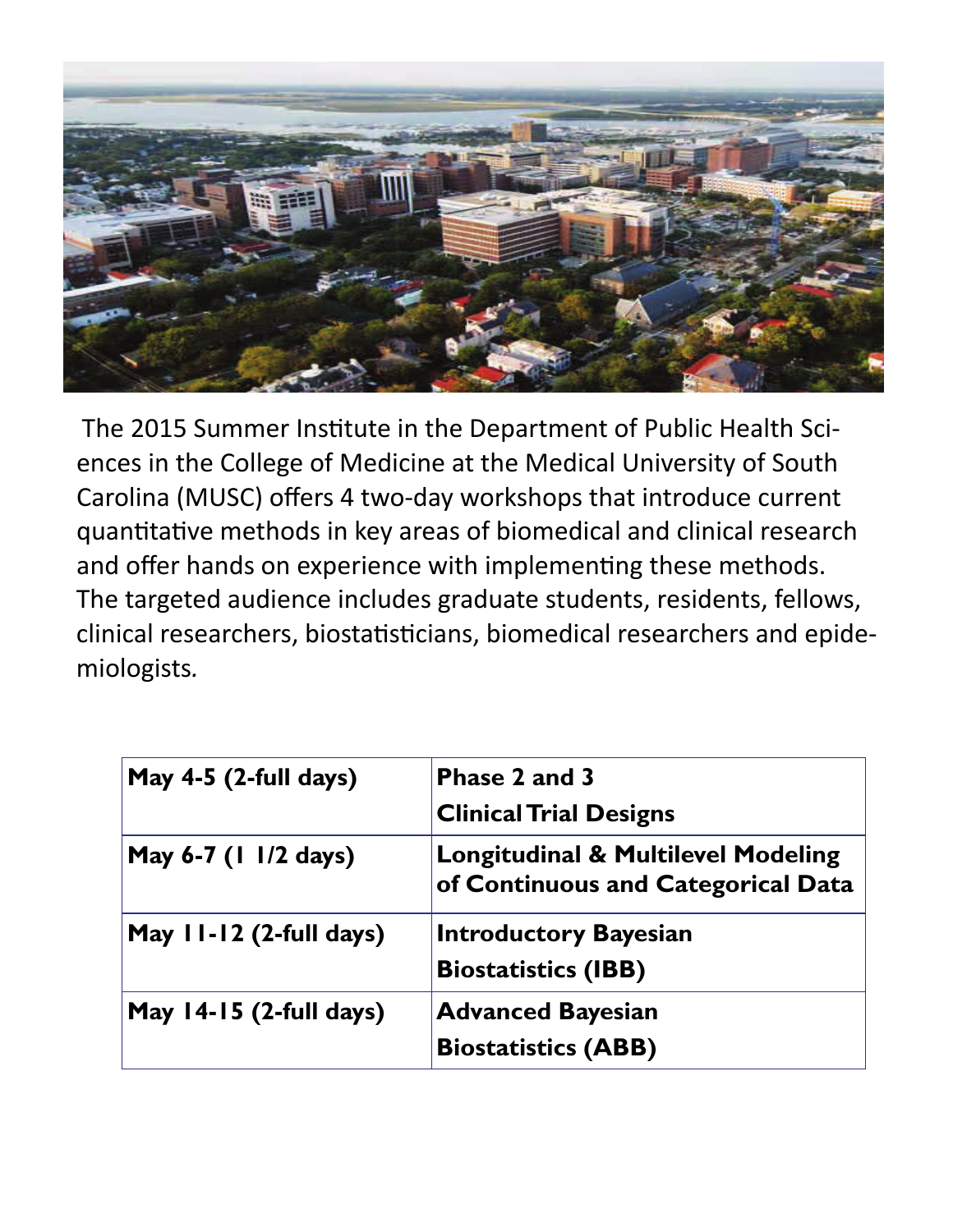## **Phase 2 and 3 Clinical Trial Designs (May 4-5)**

This workshop provides an overview of study designs available for Phase 2 and 3 randomized clinical trials, and hands-on experience with the latest developments. Day 1 reviews various study designs including parallel arm, factorial, non -inferiority, and adaptive designs. Day 2 applies Day 1 information by reviewing real trials and discussing the pros/cons to the chosen trial design. Attendees will learn the basic principles of the design of randomized clinical trials and will work together on real case studies that represent the true challenges that clinical and statistical investigators face when designing these trials.

## **Who Should Attend:**

Clinical researchers, biostatisticians and students having an interest in clinical trial design and methodology.



### **Short Bios:**

**Valerie Durkalski** is Professor of Biostatistics and Director of The Data Coordination Unit (DCU), a statistical and data management center housed in the Department. The DCU specializes in the design of clinical trials and analysis of their data and in establishing, implementing and maintaining data and project management systems for multicenter clinical trials. Dr. Durkalski collaborates on several large multicenter clinical trials in various therapeutic areas, serves on several Data and Safety Monitoring Boards (DSMBs) and NIH peer-review panels. She publishes and presents on various topics related to the design and conduct of clinical trials and teaches 'Design & Conduct of Clinical Trials' to graduate students and healthcare professionals.



**Renee Martin** is Associate Professor of Biostatistics and Associate Director of Biostatistics in the DCU. Her area of expertise includes design and analysis of clinical trials, with vast experience in Phase I - III therapeutic studies predominantly in neurology and stroke. Through her collaboration as a lead statistician on a number of clinical trials in the areas of ischemic and hemorrhagic stroke and other trials, Dr. Martin has extensive experience and knowledge on the design, implementation and analysis of clinical trials from an internal point of view. From an external view, Dr. Martin has served as an independent statistician for industry sponsored trials and she currently serves on the DSMB for an international, randomized Phase III, NINDS sponsored trial. The combination of her advanced biostatistical training and management skills provides a solid resource for the planning, oversight and implementation of clinical trials.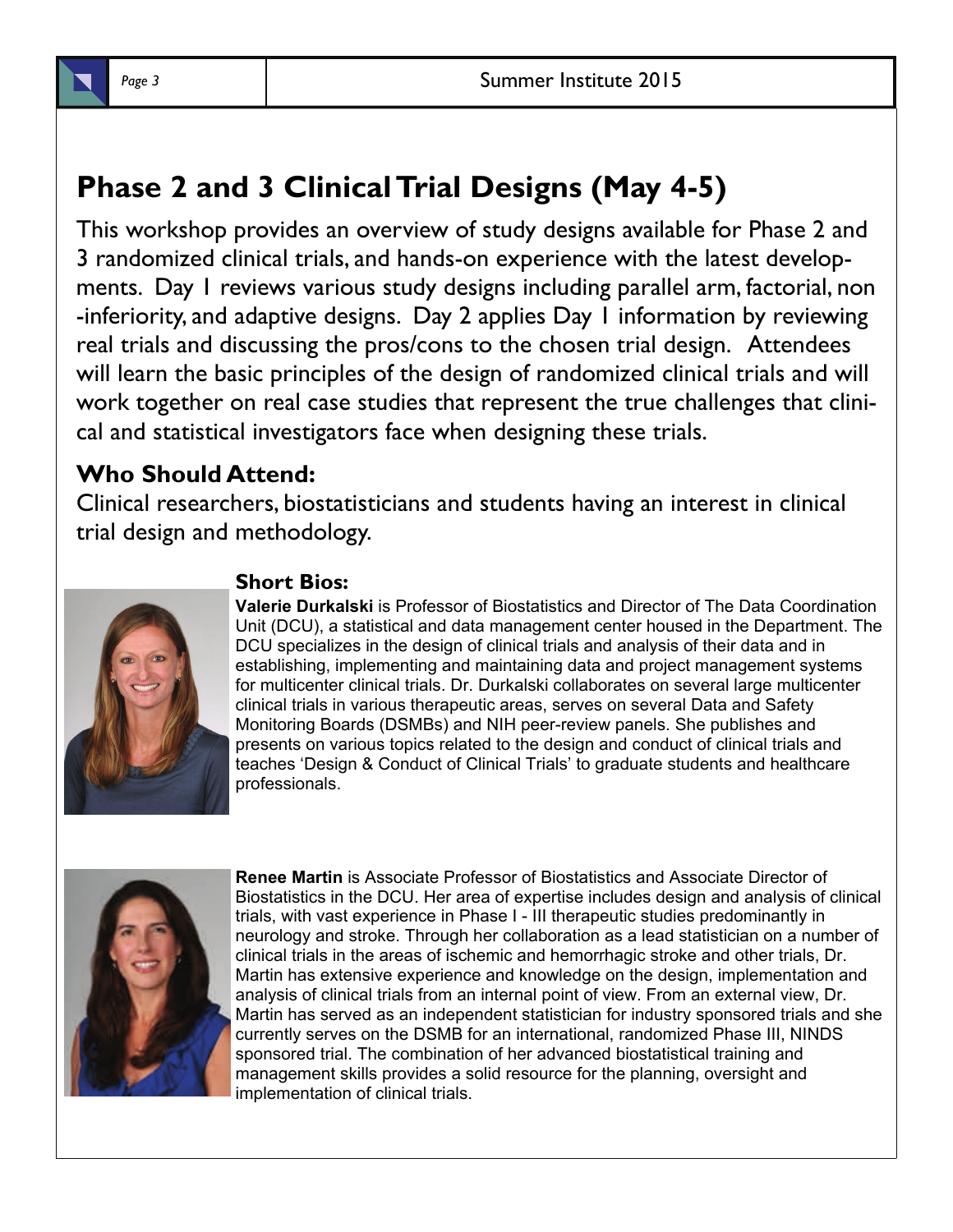

## **Bayesian Biostatistics (Intro May 11-12; Advanced May 14-15)**

A course sequence of 2 workshops will be presented. The sequence will consist of an Introductory Bayesian Biostatistics course (IBB), and an Advanced Bayesian Biostatistics course (ABB). The IBB course is designed to provide a basic grounding in Bayesian modeling methods and hands-on experience with WinBUGS and demonstration of SAS capabilities. The ABB course covers specific application areas in more depth and is designed to be a continuation of the IBB course. The IBB course fee includes the text, Lesaffre and Lawson (2012) *Bayesian Biostatistics*, Wiley, NY.

- 
- -Hierarchical models; DAGS; MCMC -Longitudinal modeling
- -Comparison with conventional analysis -Measurement error
- -Random effect models: LMM and GLMM, Thandling Missing data
- -Other software: R2WinBUGS, Same Special Topics: OpenBUGS, BRUGS, JAGS, INLA - Imaging/disease mapping

## **IBB Topics:** ABB Topics:

- -Bayesian Basics **-Parametric survival modeling** 
	-
	-
	- -
		- -Variable selection
		- -INLA examples

## **Who Should Attend:**

Those interested in extending their knowledge of statistics and modeling into hierarchical multi-level modeling using powerful Bayesian methodology.



**Andrew B. Lawson** is Professor of Biostatistics and has a wide experience of the development and application of Bayesian methods in Biostatistical problems. He has published a number of papers and books focused on Bayesian applications, in particular in spatial Biostatistics.



#### **Mulugeta Gebregziabher**

is Associate Professor of Biostatistics. He collaborates with clinicians/health services researchers in several topics and has published collaborative and methodological work that involves longitudinal and missing data. He has extensive experience and teaches advanced regression methods for graduate students.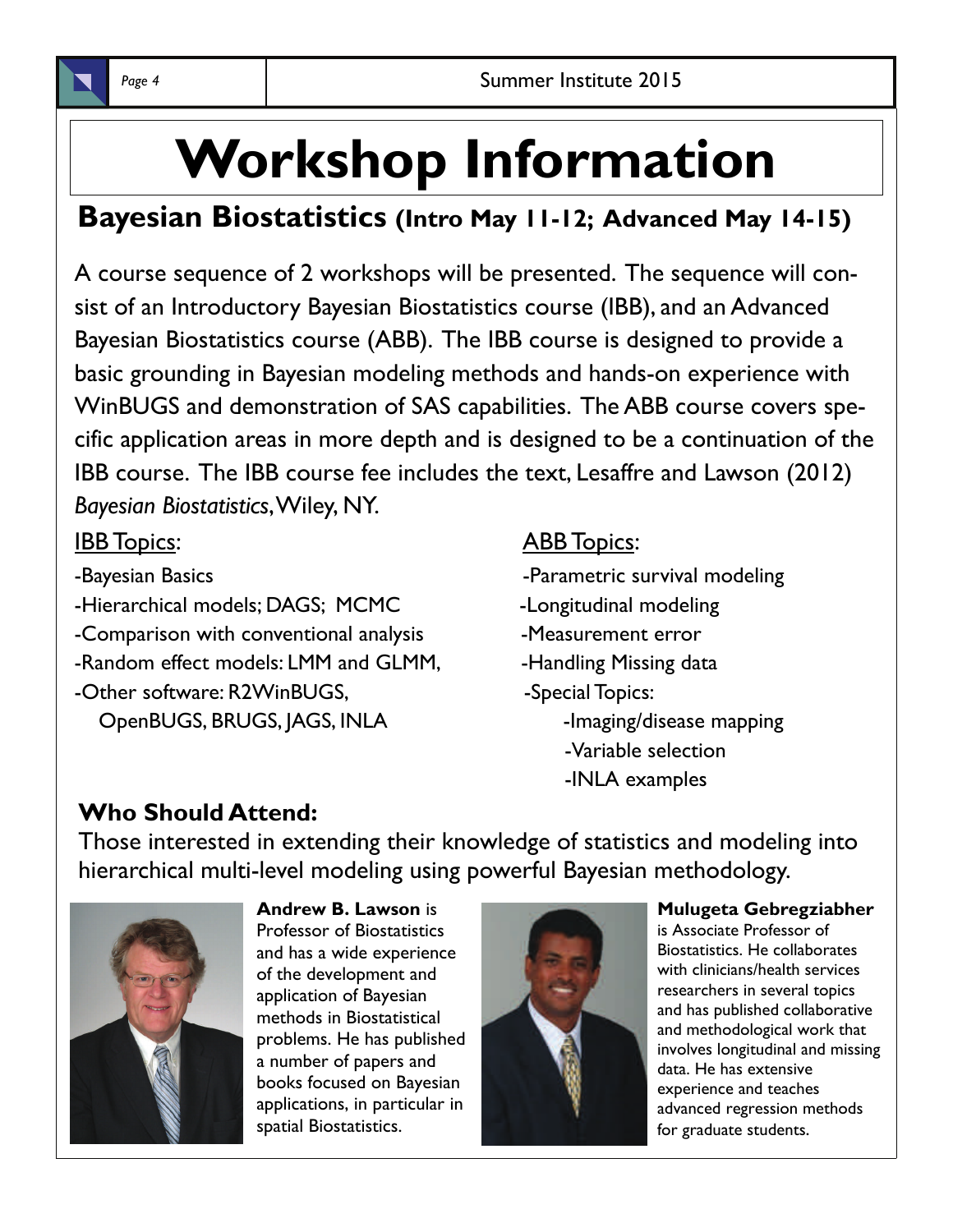

## **Workshop Information**

## **Longitudinal/Multilevel Data (May 6-7)**

Frequently in medical research, data are collected longitudinally and/or in clusters. This workshop will focus on familiarizing the participants with the appropriate analyses for such data. Linear Mixed Models ANOVA (including random effects, fixed effects, nesting, repeated measures, missing data), Generalized Linear Mixed Models for analyzing categorical data and introduction to growth models will be presented. The workshop will be divided into three modules. Module I - multilevel data, Module II - longitudinal data, Module III—SAS software and hands-on experience in using SAS for topics covered in Modules I&II. *Module II requires participants to have SAS installed on their laptops. The Modules I and II will be presented on Day 1 and the Module III will be presented on Day 2.* 

## **Who Should Attend:**

Clinical researchers, biostatisticians and students who have not been exposed to these topics.



### **Short Bios:**

**Sharon Yeatts** is an Assistant Professor of Biostatistics in the Department. She collaborates with clinicians at MUSC and around the country in several health related topics, with a focus on neurological trials. She oversees design and biostatistical analyses of several multicenter longitudinal studies. She teaches regression and factorial analyses in the graduate program.



**V. Ramakrishnan (Ramesh)** is a Professor of Biostatistics in the Department. He has extensive experience in Multilevel and Longitudinal data methods. He has authored or coauthored methodological articles in several areas of biostatistics, including missing data, genetic epidemiology, longitudinal growth models, mixture normal models. He has developed and taught graduate courses on several topics including a course in longitudinal and multilevel data analyses.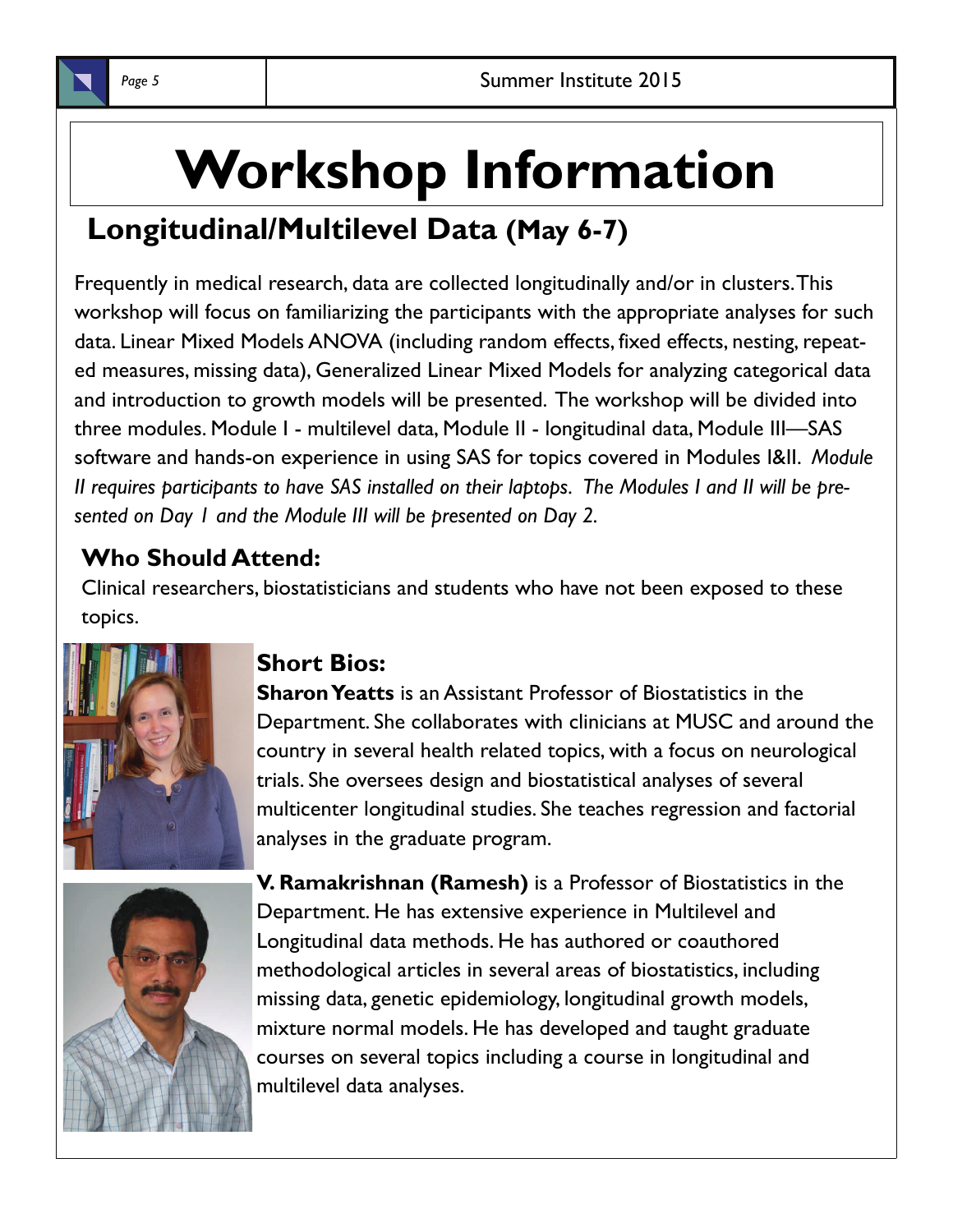

#### **VENUE**

The courses will take place on the campus of the Medical University of South Carolina, The courses will take place on the campus of the Medical University of South Carolina, Department of Public Health Sciences, Room 301 and 305V, 135 Cannon Street, Charleston, South Carolina. Department of Public Health Sciences, Room 301 and 305V, 135 Cannon Street, Charleston, South Carolina.

#### **Recommended Area Accommodations: Recommended Area**

| <b>Charleston Marriott Hotel</b>  | <b>Springhill Suites/Charles</b> |
|-----------------------------------|----------------------------------|
| 170 Lockwood Boulevard            | 90 Ripley Point Drive            |
| Charleston, SC 29403              | Charleston, SC 29407             |
| $(843)723 - 3000/(800)968 - 3569$ | $(843)$ 266-8081                 |
| www.marriott.com/chsmc            | www.marriot.com/chssh            |
|                                   |                                  |

Charleston Marriott Hotel **Springhill Suites/Charleston Riverview** Charleston, SC 29407

| Comfort Inn          | The Courtyard by Marriott |
|----------------------|---------------------------|
| 144 Bee Street       | 35 Lockwood Drive         |
| Charleston, SC 29401 | Charleston, SC 29401      |
| (843)577-2224        | $(843)$ 722-7229          |
|                      | www.marriott.com/chscy    |

Inquire about an MUSC discount when making reservations. Additional information on Charleston and area hotel accommodations may be found at [www.charlestoncvb.com](http://www.charlestoncvb.com/). Download a campus map at [www.musc.edu](http://www.musc.edu/).

#### **Daily Schedule:**

| $8:00 - 8:30$ am   | Coffee/Registration                                         |
|--------------------|-------------------------------------------------------------|
| $8:30 - 10:00$ am  | <b>Workshop Session</b>                                     |
| $10:00 - 10:30$ am | <b>Break</b>                                                |
| 10:30 - 12:00 pm   | Workshop Session (End of Day 2 for the 1 1/2 day workshops) |
| 12:00 - 1:00 pm    | Lunch (provided)                                            |
| $1:00 - 3:00$ pm   | <b>Workshop Session</b>                                     |
| $3:00 - 3:30$ pm   | <b>Break</b>                                                |
| $3:30 - 5:00$ pm   | Workshop Session (End of Day 2 will be at 4pm)              |
|                    |                                                             |